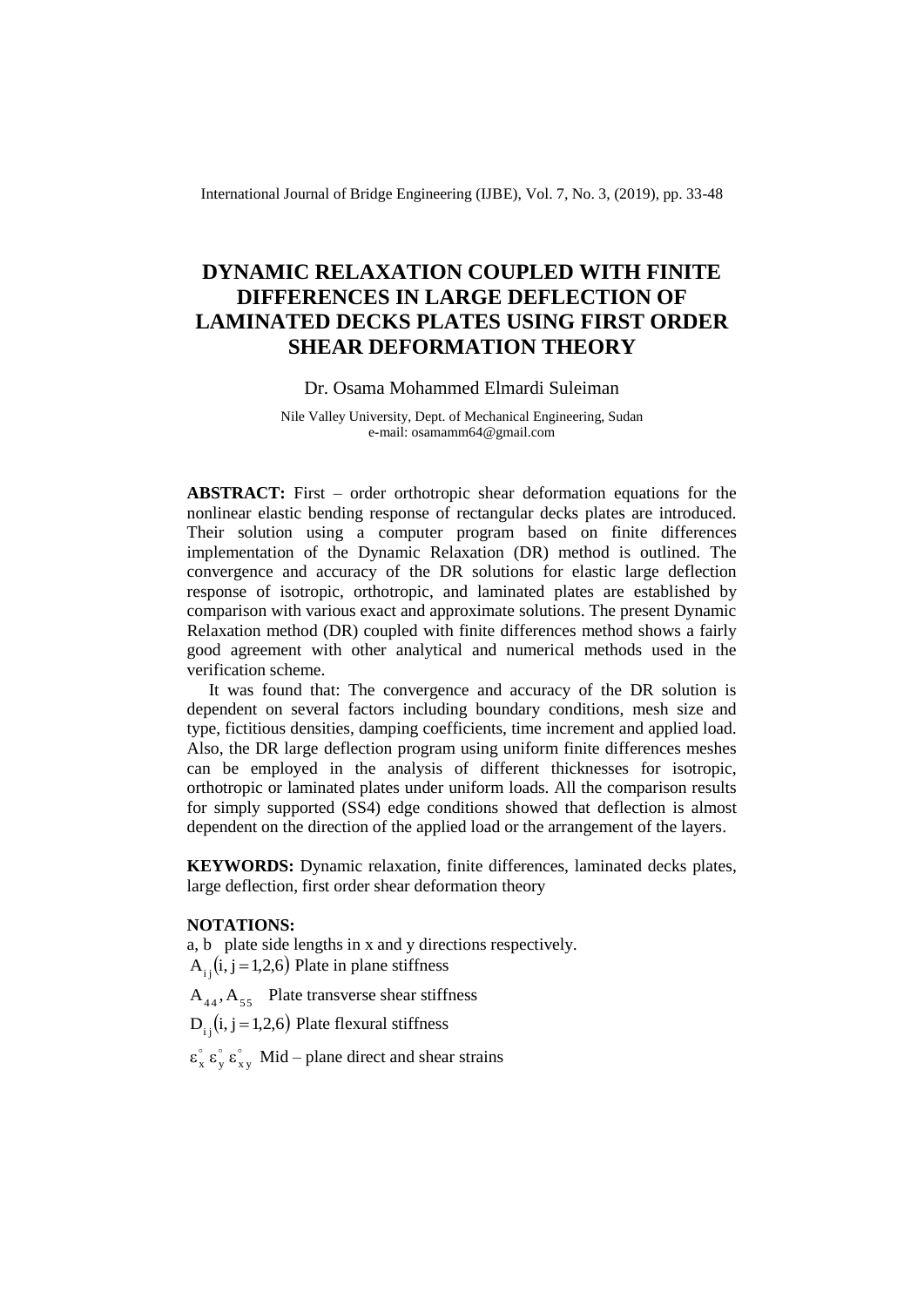$\circ$   $\circ$  $\epsilon_{xz}^{\circ}, \epsilon_{yz}^{\circ}$  Mid – plane transverse shear strains

 $E_1, E_2, G_{12}$  In – plane elastic longitudinal, transverse and shear moduli

 $G_{13}$ ,  $G_{23}$  Transverse shear moduli in the x – z and y – z planes respectively

 $M_{x}$ ,  $M_{y}$ ,  $M_{xy}$  Stress couples

 $\overline{\mathbf{M}}_{\mathbf{x}}$ ,  $\overline{\mathbf{M}}_{\mathbf{x}}$ ,  $\overline{\mathbf{M}}_{\mathbf{x}\mathbf{y}}$  Dimensionless stress couples

 $N_x$ ,  $N_y$ ,  $N_{xy}$  Stress resultants

 $N_{x}$ ,  $N_{y}$ ,  $N_{xy}$  Dimensionless stress resultants

q Dimensionless transverse pressure

 $Q_{x}$ ,  $Q_{y}$  Transverse shear resultants

u, v In – plane displacements

w Deflections

 $\overline{w}$  Dimensionless deflection

x, y,z Cartesian co – ordinates

 $\delta$  t Time increment

 $\phi$ ,  $\psi$  Rotations of the normal to the plate mid – plane

 $v_{xy}$  Poisson's ratio

 $\ell_{\rm u}, \ell_{\rm v}, \ell_{\rm w}, \ell_{\phi}, \ell_{\rm v}$  In plane, out of plane and rotational fictitious densities

 $\frac{1}{2}$   $\frac{1}{2}$  $\chi$ <sup>o</sup><sub>x</sub>,  $\chi$ <sup>o</sup><sub>y</sub>,  $\chi$ <sup>o</sup><sub>x</sub><sub>z</sub> Curvature and twist components of plate mid – plane

#### **1 INTRODUCTION**

Composites were first considered as structural deck materials a little more than half a century ago. From that time to now, they have received increasing attention in all aspects of material science, manufacturing technology, and theoretical analysis.

The term composite could mean almost any thing if taken at face value, since all materials are composites of dissimilar subunits if examined at close enough details. But in modern engineering materials, the term usually refers to a matrix material that is reinforced with fibers. For instance, the term "FRP" which refers to Fiber Reinforced plastic, usually indicates a thermosetting polyester matrix containing glass fibers, and this particular composite has the lion"s share of today commercial market.

In the present work, a numerical method known as Dynamic Relaxation (DR) coupled with finite differences is used. The DR method was first proposed in 1960s and then passed through a series of studies to verify its validity by Turvey and Osman Refs. [4], [8] and [9] and Rushton [2], Cassel and Hobbs [10], Day [11] and Osama Mohammed Elmardi Suleiman [12] – [16]. In this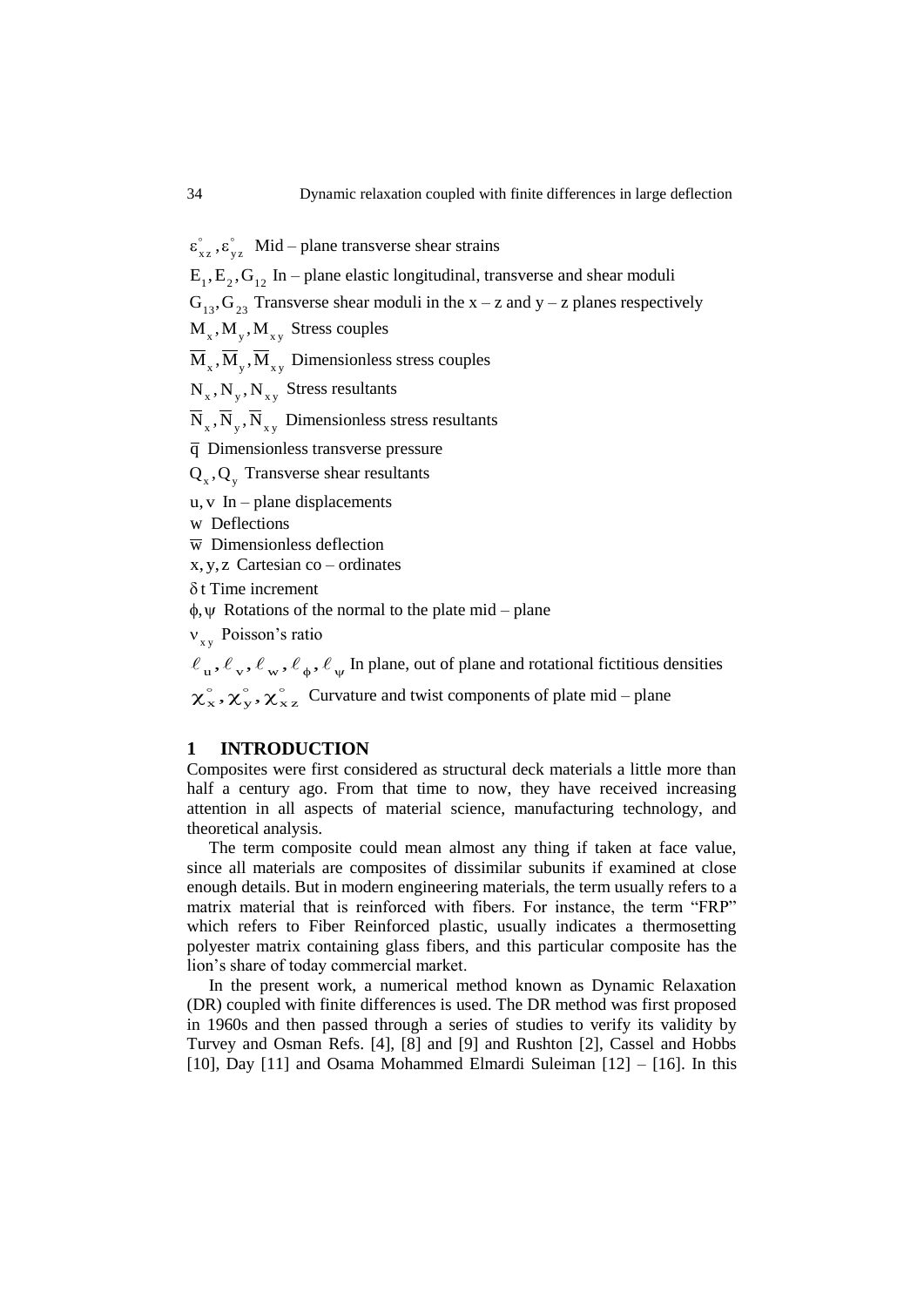method, the equations of equilibrium are converted to dynamic equations by adding damping and inertia terms. These are then expressed in finite difference form and the solution is obtained through iterations. The optimum damping coefficient and time increment used to stabilize the solution depend on a number of factors including the matrix properties of the structure, the applied load, the boundary conditions and the size of the mesh used.

Numerical techniques other than the DR include finite element method, which widely used in the present studies i.e. of Damodar R. Ambur et al [17], Ying Qing Huang et al [18], Onsy L. Roufaeil et al [19], and Osama Mohammed Elmardi Suleiman  $[20] - [22]$  ... etc. In a comparison between the DR and the finite element method, Aalami [23] found that the computer time required for finite element method is eight times greater than for DR analysis, whereas the storage capacity for finite element analysis is ten times or more than that for DR analysis. This fact is supported by Putcha and Reddy [24] who noted that some of the finite element formulations require large storage capacity and computer time. Hence, due to less computations and computer time involved in the present study. The DR method is considered more efficient than the finite element method. In another comparison Aalami [23] found that the difference in accuracy between one version of finite element and another may reach a value of 10% or more, whereas a comparison between one version of finite element method and DR showed a difference of more than 15%. Therefore, the DR method can be considered of acceptable accuracy. The only apparent limitation of DR method is that it can only be applied to limited geometries. However, this limitation is irrelevant to rectangular plates which are widely used in engineering applications.

The Dynamic Relaxation (DR) program used in this paper is designed for the analysis of rectangular plates irrespective of material, geometry, edge conditions. The functions of the program are to read the file data; compute the stiffness of the laminate, the fictitious densities, the velocities and displacements and the mid – plane deflections and stresses; check the stability of the numerical computations, the convergence of the solution, and the wrong convergence; compute through – thickness stresses in direction of plate axes; and transform through – thickness stresses in the lamina principal axes.

The convergence of the DR solution is checked at the end of each iteration by comparing the velocities over the plate domain with a predetermined value which ranges between  $10^{-9}$  for small deflections and  $10^{-6}$  for large deflections. When all velocities are smaller than a predetermined value, the solution is deemed converged and consequently the iterative procedure is terminated. Sometimes DR solution converges to an invalid solution. To check for that the profile of the variable is compared with an expected profile over the domain. For example, when the value of the function on the boundaries is zero, and it is expected to increase from edge to center, then the solution should follow a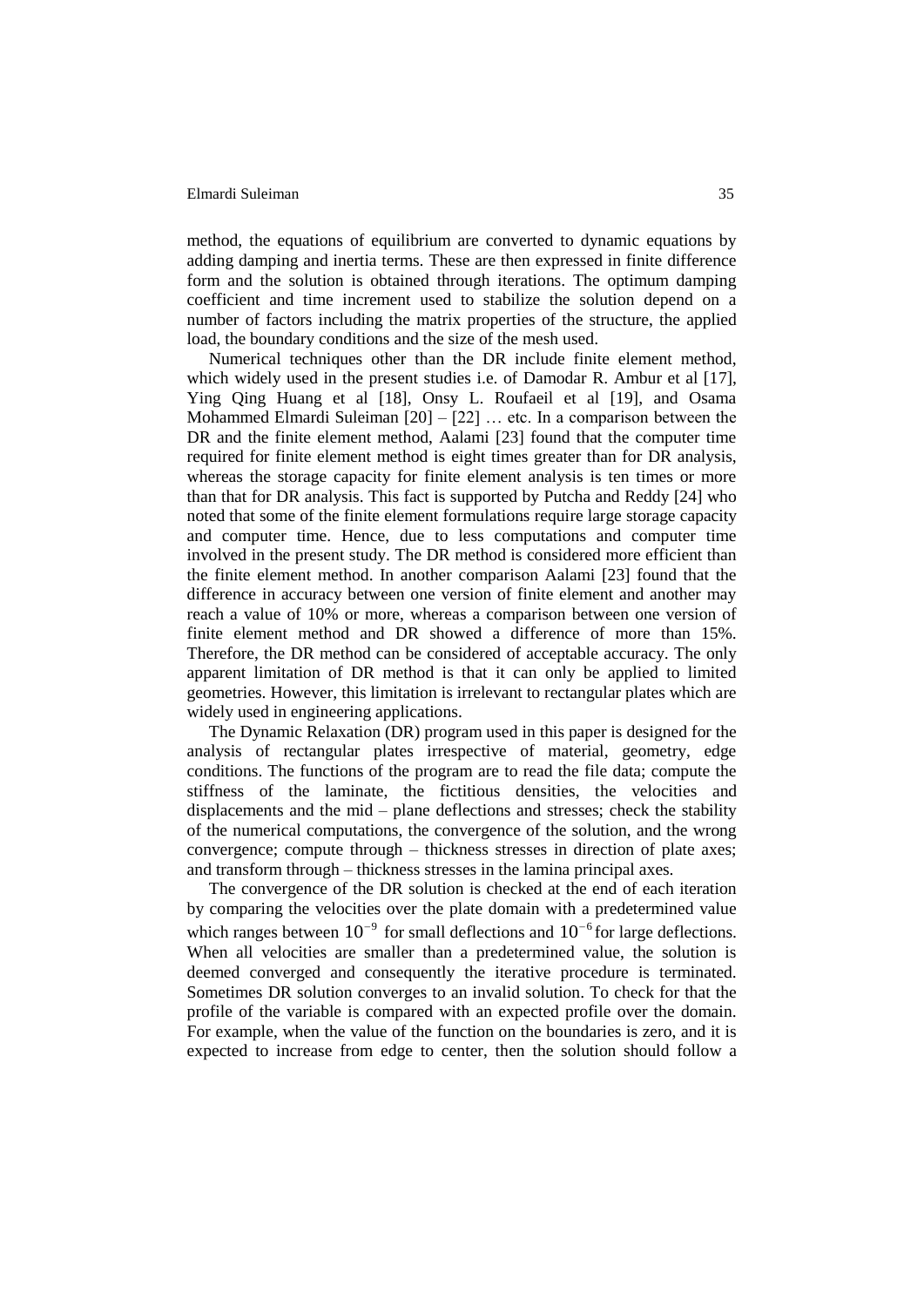similar profile. When the computed profile is different from the expected values, the solution is considered incorrect and can hardly be made to converge to the correct value by altering the damping coefficients and time increment. Therefore, the boundary conditions should be examined and corrected if they are improper.

The errors inherent in the DR technique include the discretization error which is due to the replacement of a continuous function with a discrete function, and there is an additional error because the discrete equations are not solved exactly due to the variations of the velocities from the edge of the plate to the center. Finer meshes reduce the discretization error, but increase the round – off error due to the large number of calculations involved.

### **2 LARGE DEFLECTION THEORY**

The equilibrium, strain, constitutive equations and boundary conditions are introduced below without derivation

## **2.1 Equilibrium equations**

$$
\frac{\partial N_x}{\partial x} + \frac{\partial N_{xy}}{\partial y} = 0
$$

$$
\frac{\partial N_{xy}}{\partial x} + \frac{\partial N_y}{\partial y} = 0
$$

$$
N_x \frac{\partial^2 w}{\partial x^2} + 2N_{xy} \frac{\partial^2 w}{\partial x \partial y} + N_y \frac{\partial^2 w}{\partial y^2} + \frac{\partial Q_x}{\partial x} + \frac{\partial Q_y}{\partial y} + q = 0 \qquad (1)
$$

$$
\frac{\partial M_x}{\partial x} + \frac{\partial M_{xy}}{\partial y} - Q_x = 0
$$

$$
\frac{\partial M_{xy}}{\partial x} + \frac{\partial M_y}{\partial y} - Q_y = 0
$$

#### **2.2 Strain equations**

The large deflection strains of the mid – plane of the plate are as given below:

$$
\varepsilon_{x}^{\circ} = \frac{\partial u^{\circ}}{\partial x} + \frac{1}{2} \left( \frac{\partial w}{\partial x} \right)^{2} + z \frac{\partial \phi}{\partial x}
$$

$$
\varepsilon_{y}^{\circ} = \frac{\partial v^{\circ}}{\partial y} + \frac{1}{2} \left( \frac{\partial w}{\partial y} \right)^{2} + z \frac{\partial \psi}{\partial y}
$$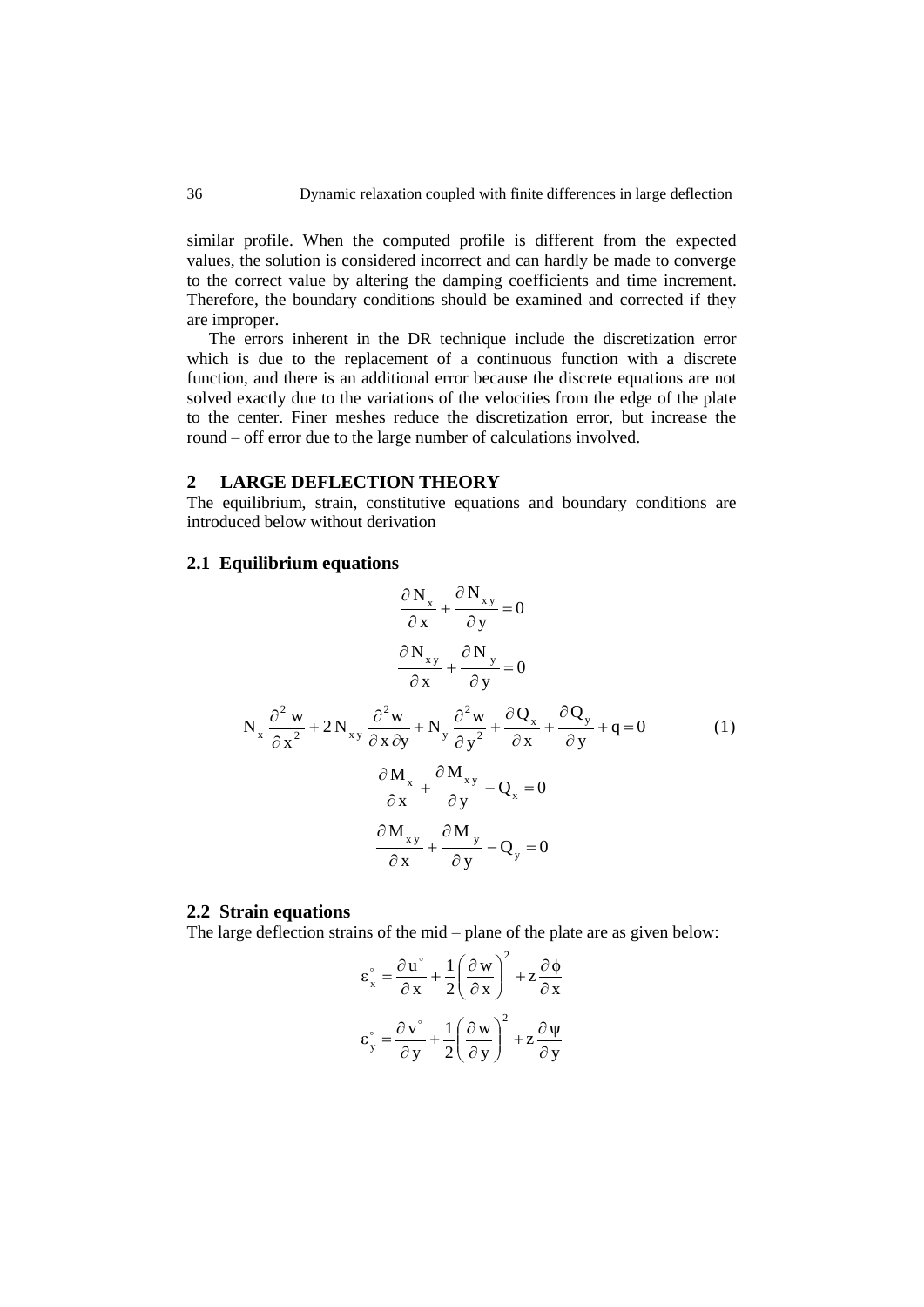$$
\varepsilon_{xy}^{\circ} = \frac{\partial u^{\circ}}{\partial y} + \frac{\partial v^{\circ}}{\partial x} + \frac{\partial w}{\partial x} - \frac{\partial w}{\partial y} + z \left( \frac{\partial \phi}{\partial y} + \frac{\partial \psi}{\partial x} \right)
$$
  

$$
\varepsilon_{xz}^{\circ} = \frac{\partial w}{\partial y} + \psi
$$
  

$$
\varepsilon_{yz}^{\circ} = \frac{\partial w}{\partial x} + \phi
$$
 (2)

### **2.3 The constitutive equations**

The laminate constitutive equations can be represented in the following form:

$$
\begin{cases}\nN_{i} \\
M_{i}\n\end{cases} =\n\begin{bmatrix}\nA_{ij} & B_{ij} \\
B_{ij} & D_{ij}\n\end{bmatrix}\n\begin{bmatrix}\n\varepsilon_{j}^{\circ} \\
\chi_{j}^{\circ}\n\end{bmatrix}
$$
\n(3)\n
$$
\begin{cases}\nQ_{y} \\
Q_{x}\n\end{cases} =\n\begin{bmatrix}\nA_{44} & A_{45} \\
A_{45} & A_{55}\n\end{bmatrix}\n\begin{bmatrix}\n\varepsilon_{yz}^{\circ} \\
\varepsilon_{xz}^{\circ}\n\end{bmatrix}
$$

Where  $N_i$  denotes  $N_x$ ,  $N_y$ ,  $N_{xy}$  and  $M_i$  denotes  $M_x$ ,  $M_y$  and  $M_{xy}$ .

 $A_{ij}$ ,  $B_{ij}$  and  $D_{ij}$  (i, j = 1,2,6) are respectively the membrane rigidities, coupling rigidities and flexural rigidities of the plate.

 $\circ$  $\chi_j^{\circ}$  denotes y ,  $\mathbf{x}^{\star}$  d  $\partial \Psi$  $\partial$  $\frac{\partial \phi}{\partial x}$ ,  $\frac{\partial \psi}{\partial y}$  and  $y \quad \partial x$  $+\frac{\partial \Psi}{\partial x}$  $\partial$  $\frac{\partial \phi}{\partial x} + \frac{\partial \psi}{\partial x}$ . A<sub>44</sub>, A<sub>45</sub> and A<sub>55</sub> denote the stiffness Coefficients and are calculated as follows: -

$$
A_{i j} = \sum_{k=1}^{n} k_{i} k_{j} \int_{z_{k}}^{z_{k+1}} c_{i j} dz, (i, j = 4.5)
$$

Where  $c_{ij}$  the stiffness of a lamina is referred to the plate principal axes, and  $\mathbf{k}_i$ ,  $\mathbf{k}_j$  are the shear correction factors.

# **2.4 Boundary conditions**

Four sets of simply supported boundary conditions are used in this paper, and are denoted as SS1, SS2, SS3, and SS4 as has been shown in Figure 1 below.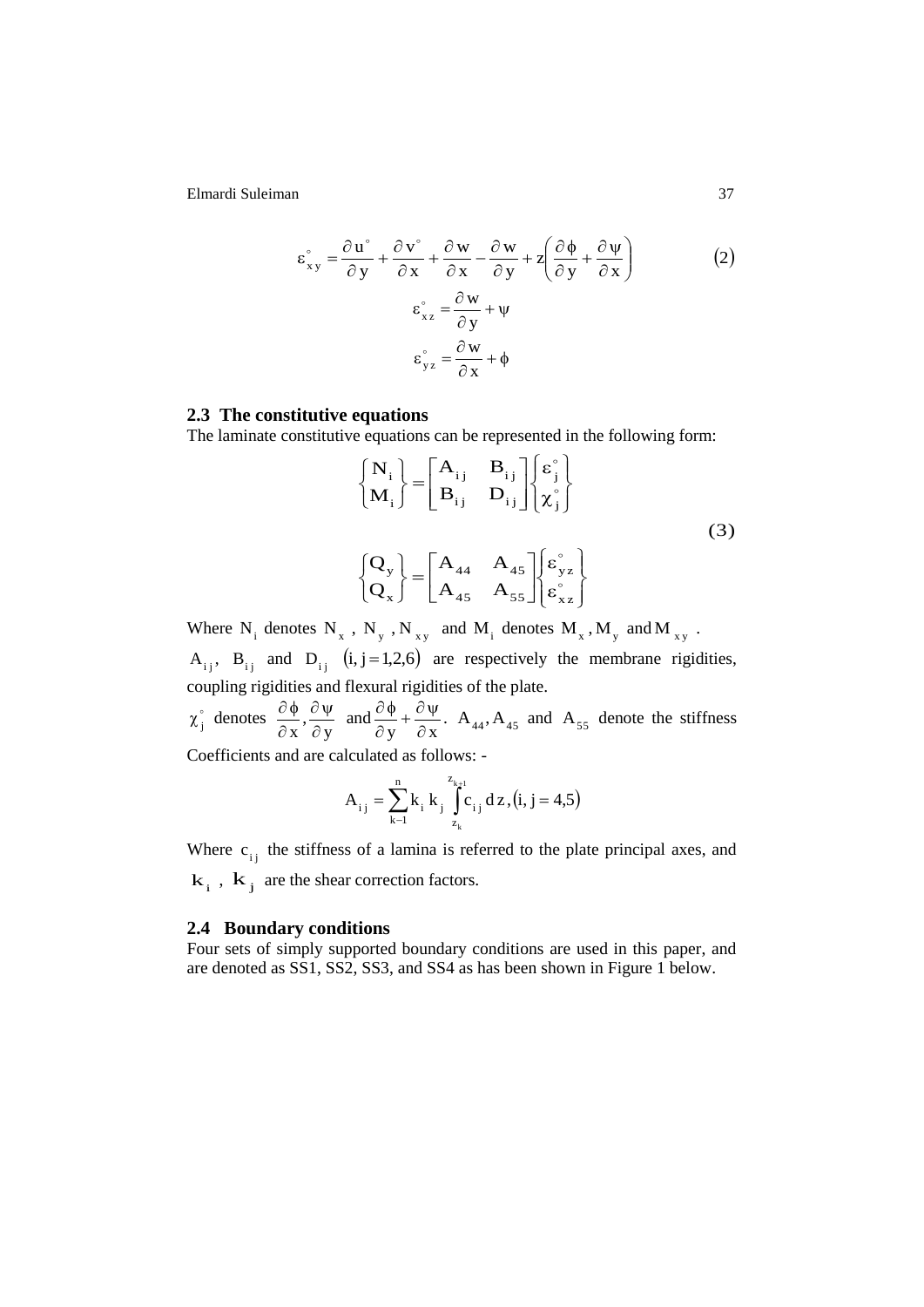

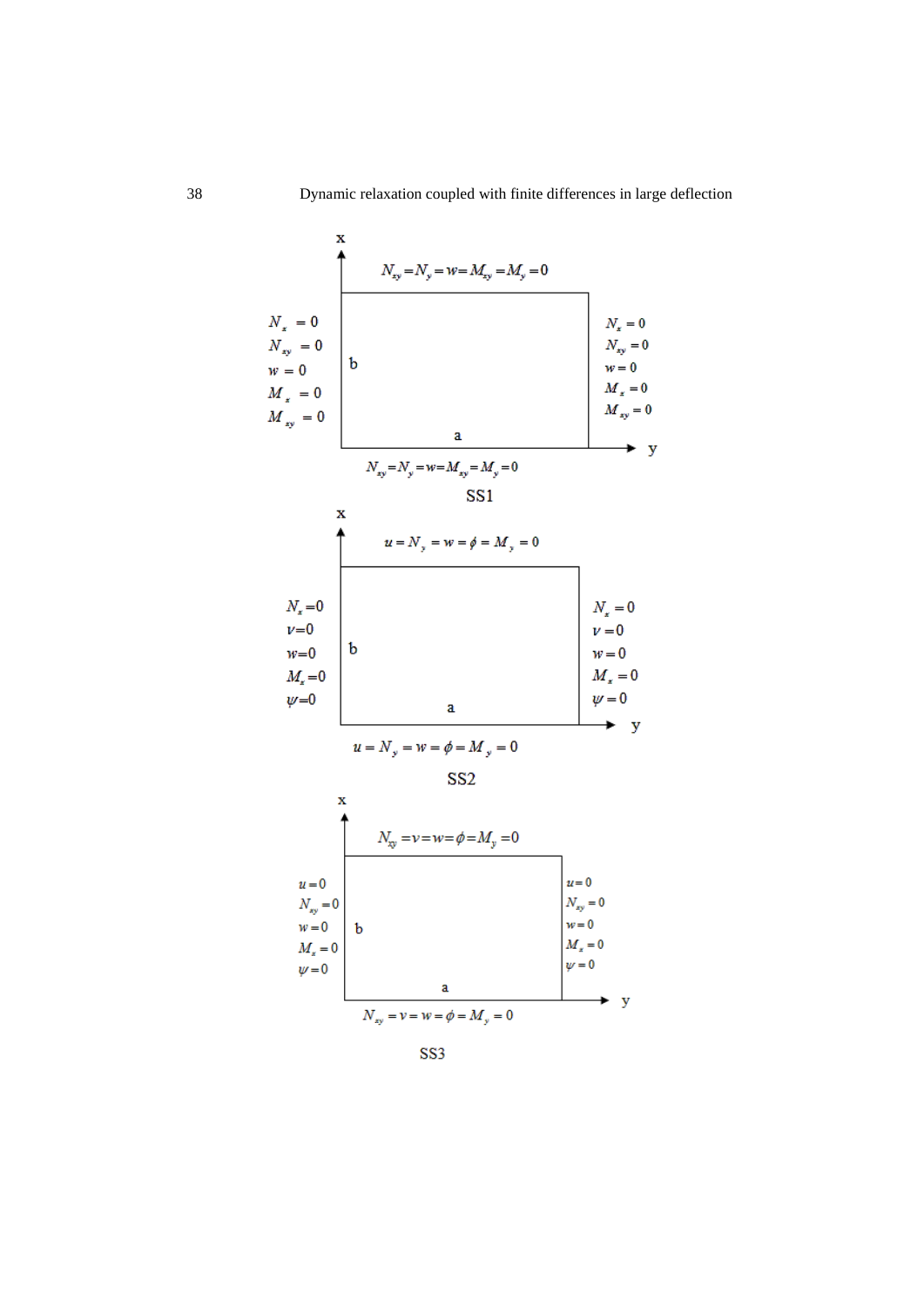x  
\n
$$
u = v = w = \phi = M_y = 0
$$
\n
$$
u = 0
$$
\n
$$
w = 0
$$
\n
$$
M_x = 0
$$
\n
$$
w = 0
$$
\n
$$
W = 0
$$
\n
$$
u = v = w = \phi = M_y = 0
$$
\n
$$
SSA
$$
\n
$$
V = 0
$$
\n
$$
V = 0
$$
\n
$$
M_x = 0
$$
\n
$$
V = 0
$$
\n
$$
V = 0
$$
\n
$$
V = 0
$$
\n
$$
V = 0
$$
\n
$$
V = 0
$$

*Figure 1.* Simply supported boundary conditions

# **3 DYNAMIC RELAXATION OF THE PLATE EQUATIONS**

An exact solution of the plate equations is obtained using finite differences coupled with dynamic relaxation method. The damping and inertia terms are added to equations (1). Then the following approximations are introduced for the velocity and acceleration terms:

$$
\frac{\partial \alpha}{\partial t} = \frac{1}{2} \left[ \frac{\partial \alpha^a}{\partial t} + \frac{\partial \alpha^b}{\partial t} \right]
$$
  

$$
\frac{\partial^2 \alpha}{\partial t^2} = \left( \frac{\partial \alpha^a}{\partial t} - \frac{\partial \alpha^b}{\partial t} \right) / \partial t
$$
 (4)

In which  $\alpha \equiv u, v, w, \phi, \psi$ . Hence equations (1) become:

$$
\frac{\partial \mathbf{u}^{a}}{\partial t} = \frac{1}{1 + \mathbf{k}_{u}^{*}} \left[ \left( 1 - \mathbf{k}_{u}^{*} \right) \frac{\partial \mathbf{u}^{b}}{\partial t} + \frac{\delta \mathbf{t}}{\ell \mathbf{u}} \left( \frac{\partial \mathbf{N}_{x}}{\partial x} + \frac{\partial \mathbf{N}_{xy}}{\partial y} \right) \right]
$$

$$
\frac{\partial \mathbf{v}^{a}}{\partial t} = \frac{1}{1 + \mathbf{k}_{v}^{*}} \left[ \left( 1 - \mathbf{k}_{v}^{*} \right) \frac{\partial \mathbf{v}^{b}}{\partial t} + \frac{\delta \mathbf{t}}{\ell \mathbf{u}} \left( \frac{\partial \mathbf{N}_{xy}}{\partial x} + \frac{\partial \mathbf{N}_{yy}}{\partial y} \right) \right]
$$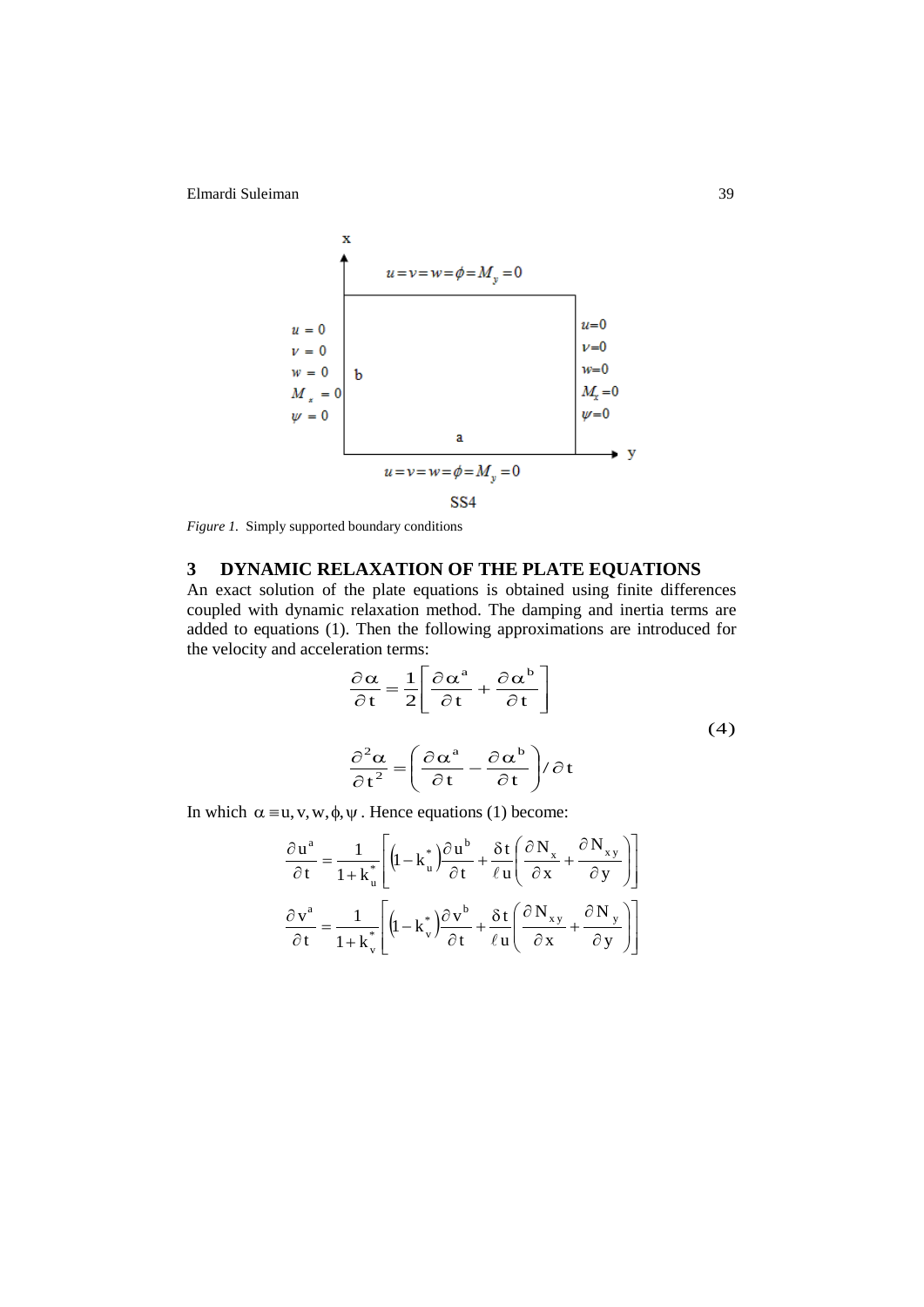$$
\frac{\partial w^{a}}{\partial t} = \frac{1}{1 + k_{w}^{*}} \left[ \left( 1 - k_{w}^{*} \right) \frac{\partial w^{b}}{\partial t} + \frac{\delta t}{\ell_{w}} \left( N_{x} \frac{\partial^{2} w}{\partial x^{2}} + 2 N_{xy} \frac{\partial^{2} w}{\partial x \partial y} + N_{y} \frac{\partial^{2} w}{\partial y^{2}} + \frac{\partial Q_{x}}{\partial x} + \frac{\partial Q_{y}}{\partial y} + q \right) \right] (5)
$$
\n
$$
\frac{\partial \phi^{a}}{\partial t} = \frac{1}{1 + k_{\phi}^{*}} \left[ \left( 1 - k_{\phi}^{*} \right) \frac{\partial \phi^{b}}{\partial t} + \frac{\delta t}{\ell_{\phi}} \left( \frac{\partial M_{y}}{\partial x} + \frac{\partial M_{x}^{*} y}{\partial y} - Q_{x} \right) \right]
$$
\n
$$
\frac{\partial \psi^{a}}{\partial t} = \frac{1}{1 + k_{\psi}^{*}} \left[ \left( 1 - k_{\psi}^{*} \right) \frac{\partial \psi^{b}}{\partial t} + \frac{\delta t}{\ell_{\psi}} \left( \frac{\partial N_{xy}}{\partial x} + \frac{\partial M_{y}}{\partial y} - Q_{y} \right) \right]
$$

The superscripts a and b in equations (4) and (5) refer respectively to the values of velocities after and before the time increment  $\delta t$  and  $k_{\alpha}^* = \frac{1}{2} k_{\alpha} \delta t \ell_{\alpha}^{-1}$ 2  $k_{\alpha}^* = \frac{1}{2} k_{\alpha} \, \delta t \, \ell_{\alpha}^*$  $\alpha^* = \frac{1}{2} k_\alpha \, \delta t \, \ell_\alpha^{-1}.$ 

The displacements at the end of each time increment,  $\delta t$ , are evaluated using the following integration procedure:

$$
\alpha^{\mathbf{a}} = \alpha^{\mathbf{b}} + \delta \mathbf{t} \frac{\partial \alpha^{\mathbf{b}}}{\partial \mathbf{t}} \tag{6}
$$

Thus equations (5), (6), (2) and (3) constitute the set of equations for solution. The DR procedure operates as follows:

- (1) Set initial conditions.
- (2) Compute velocities from equations (5).
- (3) Compute displacement from equation (6).
- (4) Apply displacement boundary conditions.
- (5) Compute strains from equations (2).
- (6) Compute stress resultants and stress couples from equations (3).
- (7) Apply stress resultants and stress couples' boundary conditions.
- (8) Check if velocities are acceptably small (say  $10^{-6}$ ).
- (9) Check if the convergence criterion is satisfied, if it is not repeat the steps from 2 to 8.

It is obvious that this method requires five fictitious densities and a similar number of damping coefficients so as the solution will be converged correctly.

# **4 VERIFICATION OF THE DYNAMIC RELAXATION (DR) METHOD USING LARGE DEFLECTION THEORY**

Table 1 shows deflections, stress resultants and stress couples in simply supported in – plane free (SS2) isotropic plate. The present results have been computed with  $6 \times 6$  uniform meshes. These results are in a fairly good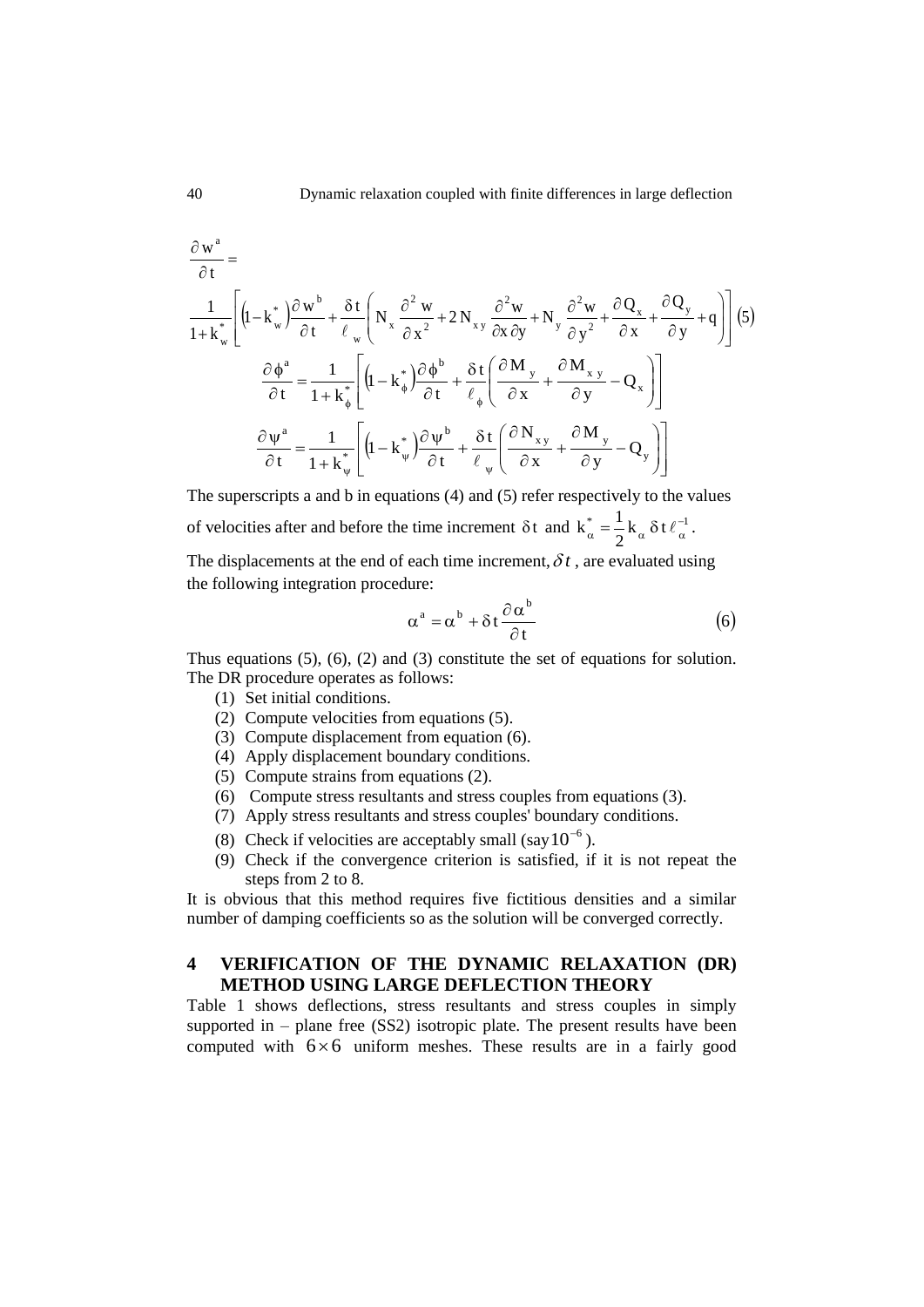agreement with those of Aalami et al [1] using finite difference method (i.e. for deflections, the difference ranges between 0.35% at  $\bar{q} = 20.8$  and 0 % as the pressure is increased to 97). A similar comparison between the two results is shown in Table 2 for simply supported (SS3) condition. It is apparent that the center deflections, stress couples and stress resultants agree very well. The mid – side stress resultants do not show similar agreement whilst the corner stress resultants show considerable differences. This may be attributed to the type of mesh used in each analysis. A set of thin plate results comparisons presented here with Rushton [2] who employed the DR method coupled with finite olifferences. The present results for simply supported (SS4) square plates were computed for two thickness ratios using a  $8 \times 8$  uniform mesh is listed in table 3. In this instant, the present results differ slightly from those found in Ref. [2]. Another comparison for simply supported (SS4) square isotropic plates subjected to uniformly distributed loads are shown in Tables 4 and 5 respectively for deflection analysis of thin and moderately thick plates. In this comparison, it is noted that, the center deflection of the present DR analysis, and those of Azizian and Dawe [3] who employed the finite strip method are in fairly good agreement (i.e. with a maximum error not exceeding 0.09%).

A large deflection comparison for orthotropic plates was made with the DR program. The results are compared with DR results of Turvey and Osman [4], Reddy"s [5], and Zaghloul et al results [6]. For a thin uniformly loaded square plate made of material I which its properties are stated in Table 6 and with simply supported in – plane free (SS2) edges. The center deflections are presented in Table 7 where DR showed a good agreement with the other three. A large deflection comparison for laminated plates was made by recomposing sun and chin's results [7] for  $[90^{\circ}_4/0^{\circ}_4]$  using the DR program and material II which its properties are cited in Table 6. The results were obtained for quarter of a plate using a  $5 \times 5$  square mesh, with shear correction factors  $k_A^2 = k_5^2 = 5/6$ 5 2  $\frac{2}{4} = k_5^2 = 5/6$ . The analysis was made for different boundary conditions and the results were shown in Tables 8, and 9 as follows: The present DR deflections of two layer antisymmetric cross – ply simply supported in – plane fixed (SS4) are compared with DR results of Turvey and Osman [8] and with sun and chin"s values for a range of loads as shown in Table 8. The good agreement found confirms that for simply supported (SS4) edge conditions, the deflection depends on the direction of the applied load or the arrangement of the layers. Table 9 shows a comparison between the present DR, and DR Ref. [8] results, which are approximately identical. The difference between laminates  $|0^{\degree}/90^{\degree}|$  and  $|90^{\degree}/0^{\degree}|$  at  $b/a = 5$  is 0.3% whilst it is 0% when  $b/a = 1$ .

The comparison made between DR and alterative techniques show a good agreement and hence the present DR large deflection program using uniform finite difference meches can be employed with confidence in the analysis of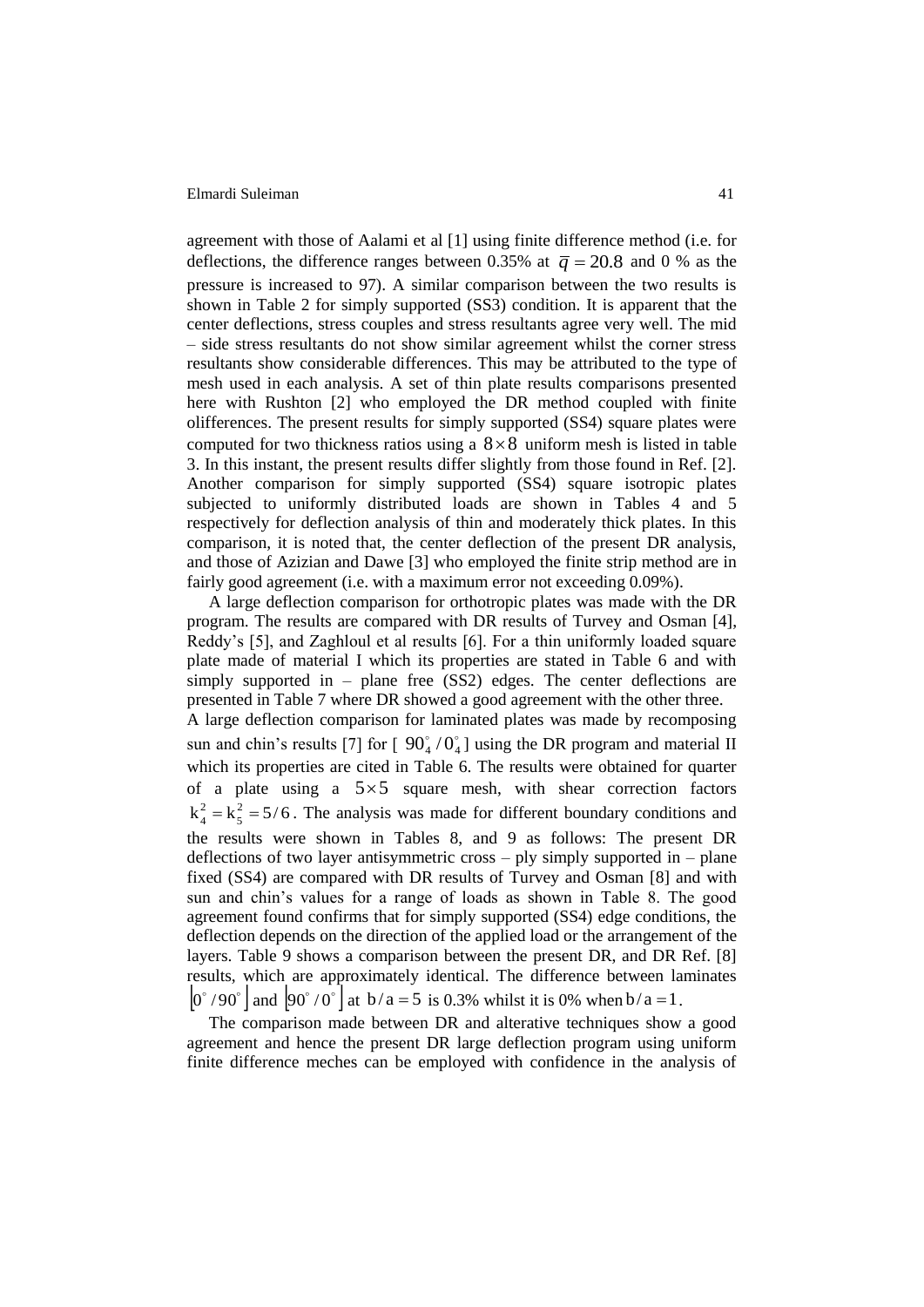moderately thick and thin flat isotropic, orthotropic or laminated plates under uniform loads. The program can be used with the same confidence to generate small deflection results.

*Table 1.* Comparison of present DR, Aalami and Chapman"s [1] large deflection results for simply supported (SS2) square isotropic plate subjected to uniform pressure  $(h/a = 0.02, v = 0.3)$ 

| q    | S              | W                | $\overline{\mathbf{M}}_{\mathbf{x}}(1)$<br>$\overline{\mathrm{M}}_{\mathrm{v}}(2)$ | $\overline{\rm N}_{_{\rm x}}(\rm l)$<br>$\overline{\rm N}_{_{\rm V}}(2)$ |
|------|----------------|------------------|------------------------------------------------------------------------------------|--------------------------------------------------------------------------|
| 20.8 | 2              | 0.7360<br>0.7386 | 0.7357<br>0.7454                                                                   | 0.7852<br>0.8278                                                         |
| 41.6 | 2              | 1.1477<br>1.1507 | 1.0742<br>1.0779                                                                   | 1.8436<br>1.9597                                                         |
| 63.7 | 2              | 1.4467<br>1.4499 | 1.2845<br>1.2746                                                                   | 2.8461<br>3.0403                                                         |
| 97.0 | $\overline{c}$ | 1.7800<br>1.7800 | 1.4915<br>1.4575                                                                   | 4.1688<br>4.4322                                                         |

S (1): present DR results ( $6 \times 6$  uniform mesh over quarter of the plate) S (2): Ref. [1] results ( $6 \times 6$  graded mesh over quarter of the plate)

$$
(1) x = y = \frac{1}{2} a, z = 0
$$

*Table 2.* Comparison of present DR, Aalami and Chapman's [1] large deflection results for simply supported (SS3) square isotropic plate subjected to uniform pressure  $(h/a = 0.02, v = 0.3)$ 

|                |   |                  | $\overline{M}_{x}(1)$                   | $\overline{\rm N}_{_{\rm x}}(\rm l)$ | $\overline{\rm N}_{_{\rm x}}(2)$        | $\overline{\mathrm{N}}_{_{\mathrm{x}}} \big( 3 \big)$ | $\overline{\text{N}}$<br>$\binom{4}{}$ |
|----------------|---|------------------|-----------------------------------------|--------------------------------------|-----------------------------------------|-------------------------------------------------------|----------------------------------------|
| $\overline{q}$ | S | $\overline{w}_c$ | $\overline{\mathrm{M}}_{\mathrm{v}}(1)$ | $\overline{\rm N}_{_{\rm V}}(\!1)$   | $\overline{\mathrm{N}}_{\mathrm{v}}(3)$ | $\overline{\rm N}_{_{\rm v}}(2)$                      | $_{v}(4)$<br>N                         |
| 20.8           |   | 0.5994           | 0.6077                                  | 1.0775                               | 0.2423                                  | 1.1411                                                | 0.1648                                 |
|                | 2 | 0.6094           | 0.6234                                  | 1.0714                               | 0.2097                                  | 1.1172                                                | 0.2225                                 |
|                |   | 0.8613           | 0.8418                                  | 2.2435                               | 0.5405                                  | 2.4122                                                | 0.3177                                 |
| 41.6           | 2 | 0.8783           | 0.8562                                  | 2.2711                               | 0.4808                                  | 2.4084                                                | 0.4551                                 |
| 63.7           |   | 1.0434           | 0.9930                                  | 3.3151                               | 0.8393                                  | 3.6014                                                | 0.4380                                 |
|                | 2 | 1.0572           | 1.0114                                  | 3.3700                               | 0.7564                                  | 3.6172                                                | 0.6538                                 |
| 97.0           |   | 1.2411           | 1.1489                                  | 4.7267                               | 1.2604                                  | 5.1874                                                | 0.5706                                 |
|                | 2 | 1.2454           | 1.1454                                  | 4.8626                               | 1.1538                                  | 2.2747                                                | 0.9075                                 |

S (1): present DR results ( $6 \times 6$  uniform mesh over quarter of the plate) S (2): Ref. [1] results ( $6 \times 6$  graded mesh over quarter of the plate)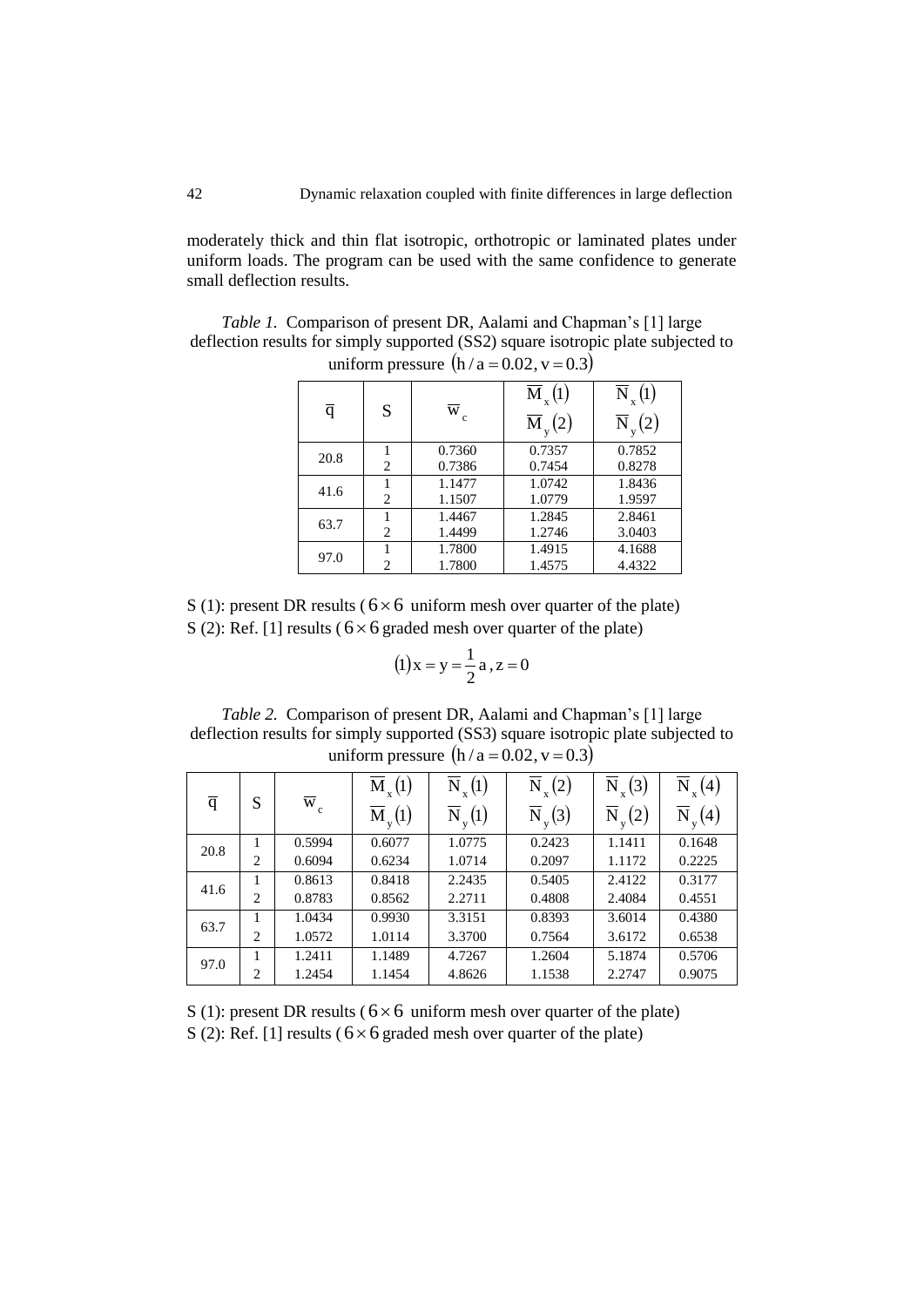$$
(1) x = y = \frac{1}{2} a, z = 0; (2) x = \frac{1}{2} a, y = z = 0; (3) x = 0, y = \frac{1}{2} a, z = 0; (4) x = y = z = 0
$$

*Table 3* Comparison of present DR, and Rushton's [2] large deflection results for simply supported (SS4) square isotropic plate subjected to uniform pressure  $\left(v = 0.3\right)$ 

|       | $\cdots$       |        |                            |  |  |  |  |
|-------|----------------|--------|----------------------------|--|--|--|--|
| q     | S              | W<br>c | $\overline{\sigma}_{i}(1)$ |  |  |  |  |
|       | 1              | 0.3172 | 2.3063                     |  |  |  |  |
| 8.2   | $\overline{2}$ | 0.3176 | 2.3136                     |  |  |  |  |
|       | 3              | 0.2910 | 2.0900                     |  |  |  |  |
|       | 1              | 0.7252 | 5.9556                     |  |  |  |  |
| 29.3  | $\overline{2}$ | 0.7249 | 5.9580                     |  |  |  |  |
|       | 3              | 0.7310 | 6.2500                     |  |  |  |  |
|       | 1              | 1.2147 | 11.3180                    |  |  |  |  |
| 91.6  | $\overline{c}$ | 1.2147 | 11.3249                    |  |  |  |  |
|       | 3              | 1.2200 | 11.4300                    |  |  |  |  |
|       | 1              | 1.8754 | 20.749                     |  |  |  |  |
| 293.0 | 2              | 1.8755 | 20.752                     |  |  |  |  |
|       | 3              | 1.8700 | 20.820                     |  |  |  |  |

- S (1): present DR results ( $h/a = 0.02$ ;  $8 \times 8$  uniform mesh over quarter of the plate)
- S (2): present DR results  $(h/a = 0.01; 8 \times 8)$  uniform mesh over quarter of the plate)

S (3): Ref. [2] results (thin plate  $8 \times 8$  uniform mesh over quarter of the plate)

$$
(1)x = y = \frac{1}{2}a, z = \frac{1}{2}h
$$

*Table 4.* Comparison of the present DR, and Azizian and Dawe"s [3] large deflection results for thin shear deformable simply supported (SS4) square isotropic plate subjected to uniform pressure  $(h/a = 0.01, v = 0.3)$ 

| q     | S              | W<br>c  |
|-------|----------------|---------|
| 9.2   |                | 0.34693 |
|       | $\overline{c}$ | 0.34677 |
| 36.6  |                | 0.80838 |
|       | $\overline{c}$ | 0.81539 |
| 146.5 |                | 1.45232 |
|       | $\overline{c}$ | 1.46250 |
| 586.1 |                | 2.38616 |
|       | 2              | 2.38820 |

S (1): present DR results ( $6 \times 6$  uniform mesh over quarter of the plate)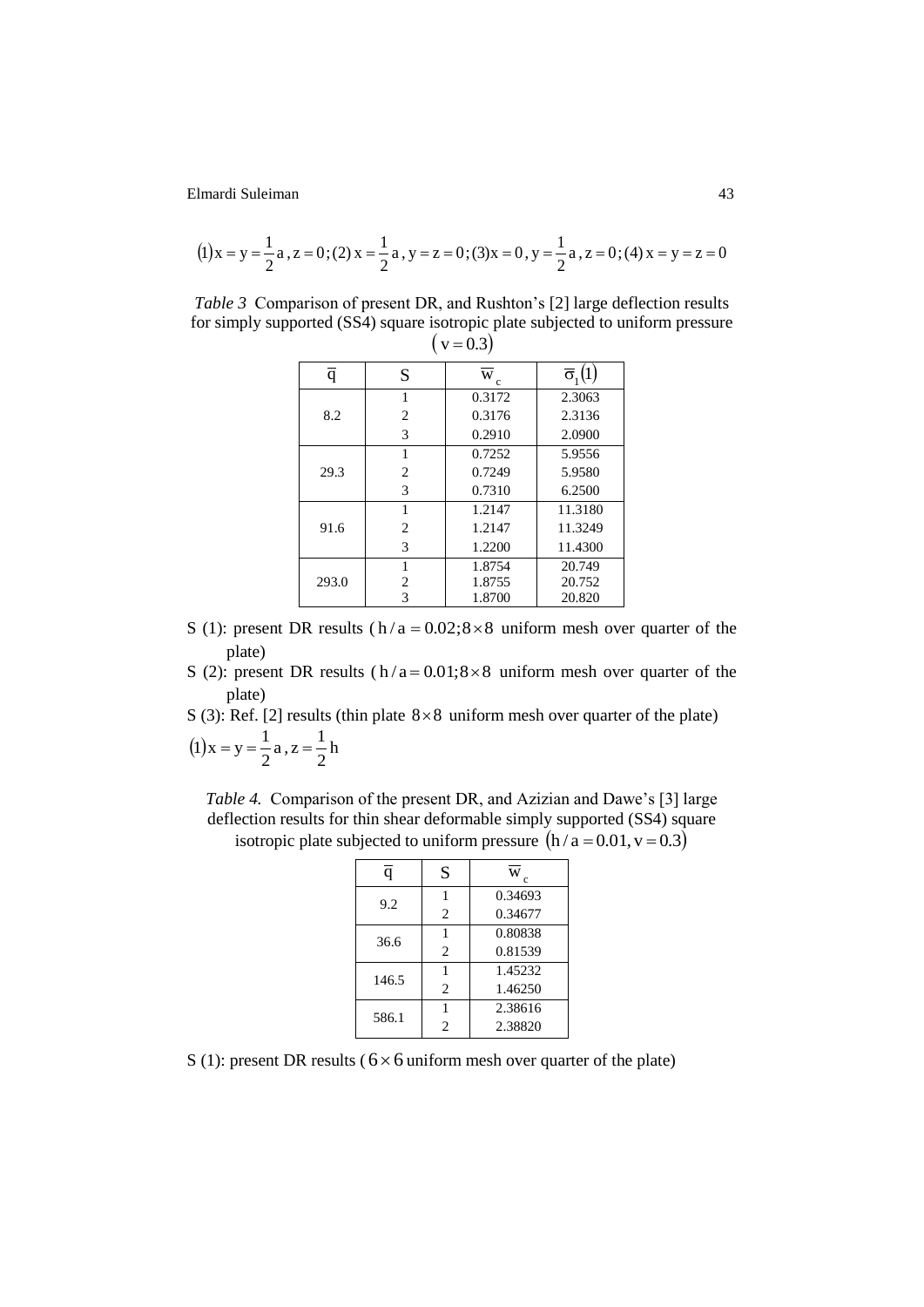S (2): Azizian and Dawe [3] results.

*Table 5.* Comparison of the present DR, and Azizian and Dawe"s [3] large deflection results for moderately thick shear deformable simply supported (SS4) square isotropic plates subjected to uniform pressure  $(h/a = 0.05, v = 0.3)$ 

| q    | S              | W<br>c  |
|------|----------------|---------|
| 0.92 |                | 0.04106 |
|      | 2              | 0.04105 |
| 4.6  |                | 0.19493 |
|      | $\overline{c}$ | 0.19503 |
| 6.9  |                | 0.27718 |
|      | 2              | 0.27760 |
| 9.2  |                | 0.34850 |
|      | 2              | 0.34938 |

S (1): present DR results ( $6 \times 6$  uniform mesh over quarter of the plate) S (2): Azizian and Dawe [3] results.

*Table 6.* Material properties used in the orthotropic and laminated plate comparison analysis

| Material | $E_1/E_2$ | $G_2/E_2$<br>∸ | $G_{13}/E_{2}$ | $G_{23}/E_{2}$ | $V_{12}$ | $SCF\left(k_4^2 = k_5^2\right)$ |
|----------|-----------|----------------|----------------|----------------|----------|---------------------------------|
|          | 2.345     | 0.289          | 0.289          | 0.289          | 0.32     |                                 |
| п        | 14.3      | 0.5            | 0.5            | 0.5            | 0.3      |                                 |

*Table 7.* Comparison of present DR, DR results of Ref. [4], finite element results Ref. [5] and experimental results Ref. [6] for a uniformly loaded simply supported (SS2) square orthotropic plate made of material I  $(h/a = 0.0115)$ 

| q    | $\overline{w}_c(1)$ | $\overline{w}_c(2)$ | $\overline{w}_c(3)$ | $\overline{w}$ |
|------|---------------------|---------------------|---------------------|----------------|
| 17.9 | 0.5859              | 0.5858              | 0.58                | 0.58           |
| 53.6 | 1.2710              | 1.2710              | 1.30                | 1.34           |
| 71.5 | 1.4977              | 1.4977              | 1.56                | 1.59           |
| 89.3 | 1.6862              | 1.6862              | 1.74                | 1.74           |

- S (1): present DR results ( $5\times 5$  uniform non interlacing mesh over quarter of the plate).
- S (2): DR results of Ref. [4].

S (3): Reddy"s finite element results [5].

S (4): Zaghloul's and Kennedy's Ref. [6] experimental results as read from graph.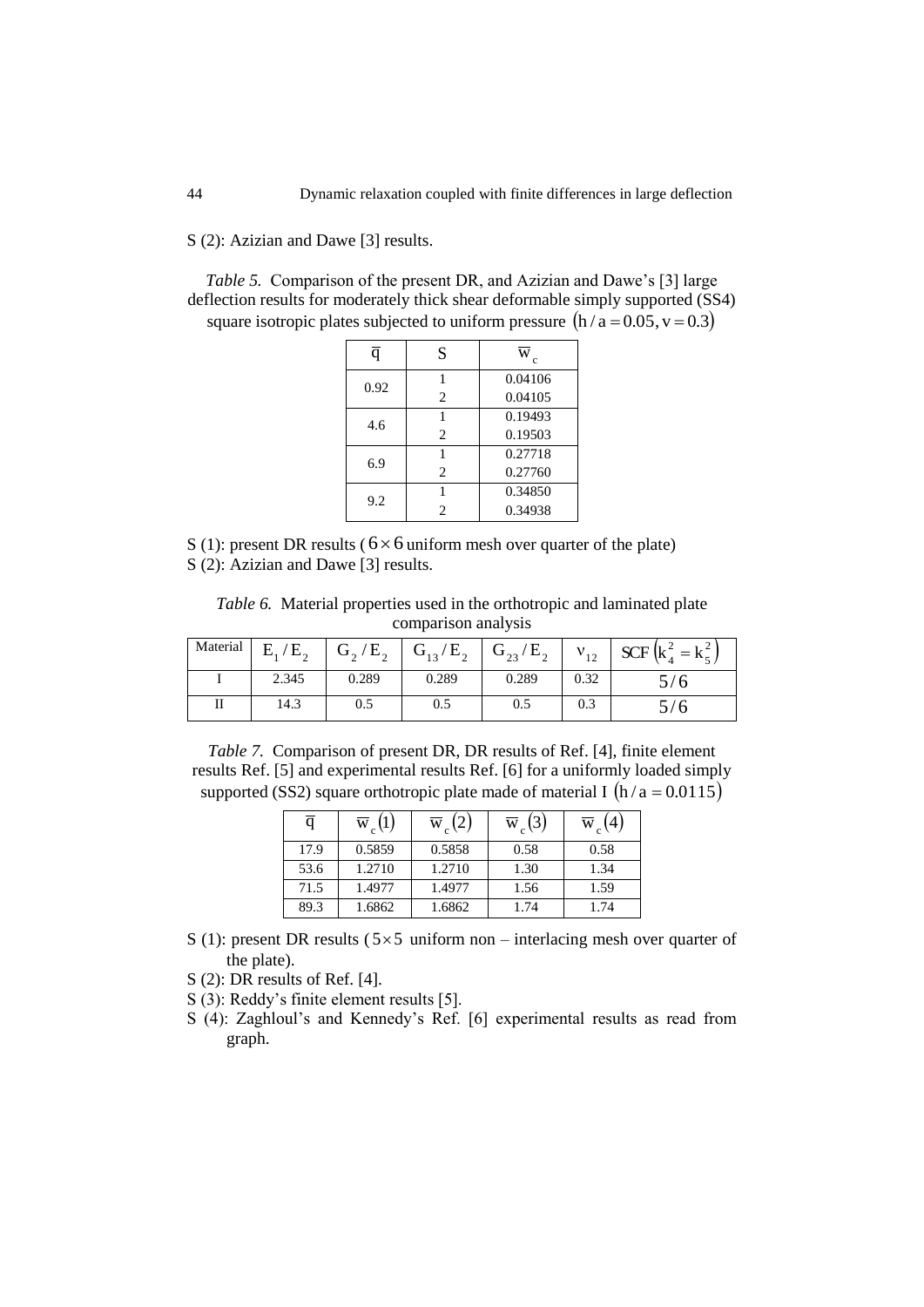| $\overline{q}$ | S              | $\overline{w}_1$  0°/90° | $\overline{w}_2$ 90° /0° | $\overline{\mathbf{W}}$ $_{\circ}$<br>$(B_{i} = 0)$ | % (1) | % (2)   | % (3) |
|----------------|----------------|--------------------------|--------------------------|-----------------------------------------------------|-------|---------|-------|
|                |                | 0.6851                   | 0.2516                   |                                                     | 131.4 | $-15.0$ | 172.3 |
| 18             | $\overline{2}$ | 0.6824                   | 0.2544                   | 0.2961                                              | 130.5 | $-14.1$ | 168.2 |
|                | 3              | 0.6800                   | 0.2600                   |                                                     |       |         |       |
|                |                | 0.8587                   | 0.3772                   |                                                     | 88.1  | $-17.4$ | 127.7 |
| 36             | $\overline{2}$ | 0.8561                   | 0.3822                   | 0.4565                                              | 87.5  | $-16.3$ | 124.0 |
|                | 3              | 0.8400                   | 0.3900                   |                                                     |       |         |       |
|                |                | 1.0453                   | 0.5387                   |                                                     | 61.0  | $-17.0$ | 94.0  |
| 72             | $\overline{2}$ | 1.0443                   | 0.5472                   | 0.6491                                              | 60.9  | $-15.7$ | 90.8  |
|                | 3              | 1.0400                   | 0.5500                   |                                                     |       |         |       |
|                |                | 1.1671                   | 0.6520                   |                                                     | 50.0  | $-16.2$ | 79.0  |
| 108            | $\overline{2}$ | 1.1675                   | 0.6630                   | 0.7781                                              | 50.0  | $-14.8$ | 76.1  |
|                | 3              | 1.1500                   | 0.6600                   |                                                     |       |         |       |

*Table 8.* Deflection of the center of a two – layer anti symmetric cross ply simply supported in – plane fixed (SS4) strip under uniform pressure  $(b/a = 5, h/a = 0.01)$ 

S (1): present DR results

S (2): DR results Ref. [8].

S (3): Values determined from sun and chin's results Ref. [7].

(1):  $100 \times (\overline{w}_1 - \overline{w}_0) / \overline{w}_0$ 

(2):  $100 \times (\overline{w}_2 - \overline{w}_5)/\overline{w}_s$ 

(3):  $100 \times (\overline{w}_1 - \overline{w}_2)/\overline{w}_2$ 

*Table 9.* Center deflection of two – layer anti – symmetric cross – ply simply supported in – plane free (SS1) plate under uniform pressure and with different aspect ratios  $(h/a = 0.01; \overline{q} = 18)$ 

| b/a  | S              | $/90^\circ$<br>$\overline{w}_1 0$ | $\overline{w}_2$  90° /0° | $\overline{\mathbf{w}}$ .<br>$(B_{i j} = 0)$ | % (1) | % (2) | % (3)   |
|------|----------------|-----------------------------------|---------------------------|----------------------------------------------|-------|-------|---------|
| 2.5  | 1              | 0.8325                            | 0.8422                    | 0.3907                                       | 113.1 | 115.6 | $-1.15$ |
|      | 2              | 0.8328                            | 0.8424                    | 0.3907                                       | 113.2 | 115.6 | $-1.1$  |
| 2.0  | 1              | 0.7707                            | 0.7796                    | 0.3807                                       | 102.4 | 104.8 | $-1.14$ |
|      | $\overline{2}$ | 0.7712                            | 0.7799                    | 0.3807                                       | 102.6 | 104.9 | $-1.1$  |
| 1.75 | 1              | 0.7173                            | 0.7248                    | 0.3640                                       | 97.0  | 99.1  | $-1.0$  |
|      | 2              | 0.7169                            | 0.7251                    | 0.3640                                       | 97.0  | 99.2  | $-1.1$  |
| 1.5  |                | 0.6407                            | 0.6460                    | 0.3335                                       | 92.1  | 93.7  | $-0.82$ |
|      | $\overline{2}$ | 0.6407                            | 0.6455                    | 0.3325                                       | 92.7  | 94.1  | $-0.70$ |
| 1.25 | 1              | 0.5324                            | 0.5346                    | 0.2781                                       | 91.4  | 92.2  | $-0.4$  |
|      | 2              | 0.5325                            | 0.5347                    | 0.2782                                       | 91.4  | 92.2  | $-0.4$  |
| 1.0  |                | 0.3797                            | 0.3797                    | 0.1946                                       | 95.1  | 95.1  | 0.0     |
|      | $\overline{2}$ | 0.3796                            | 0.3796                    | 0.1949                                       | 94.8  | 94.8  | 0.0     |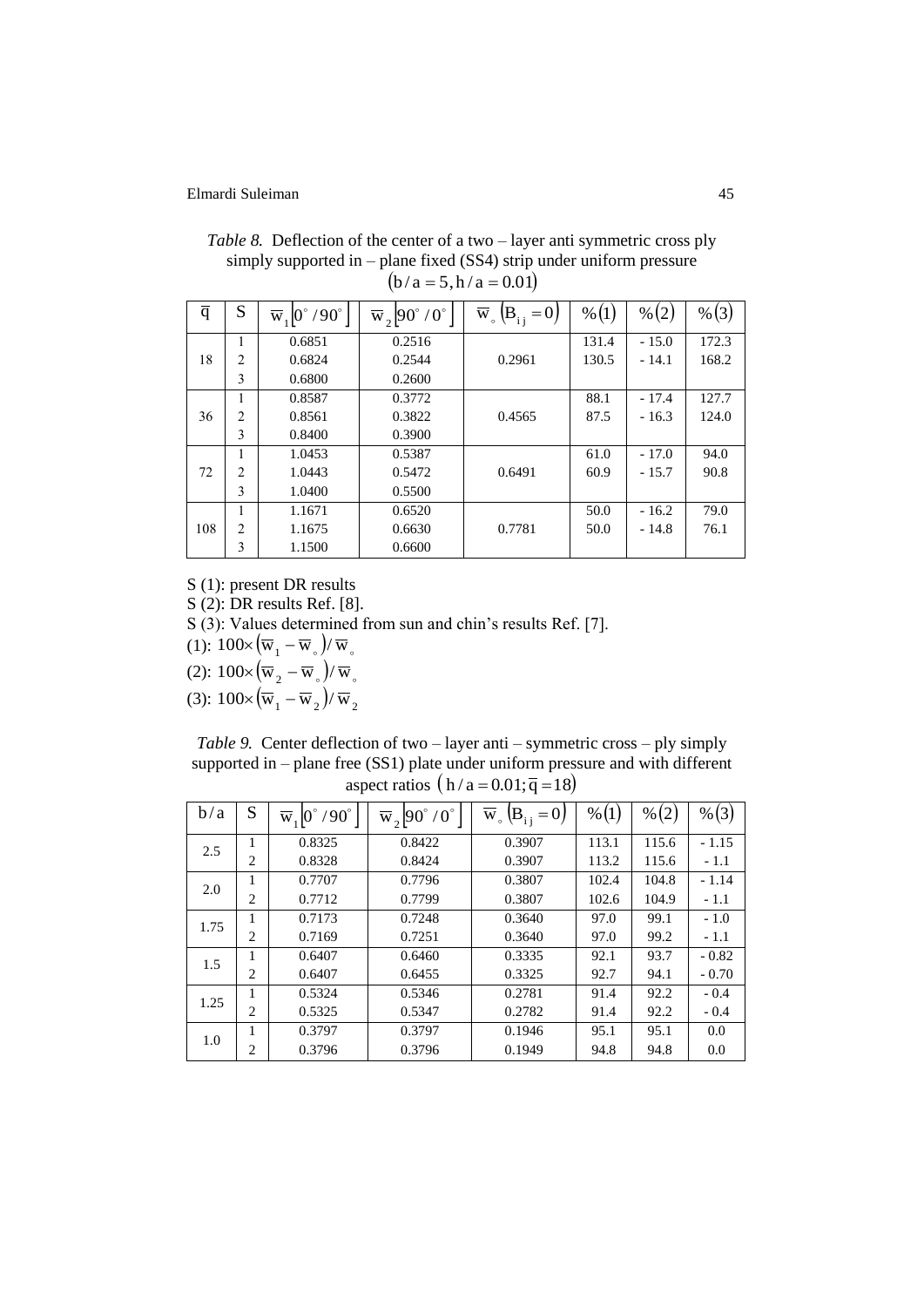S (1): present DR results S (2): DR results Ref. [8].

(1):  $100 \times (\overline{w}_1 - \overline{w}_0)/\overline{w}_0$ (2):  $100 \times (\overline{w}_2 - \overline{w}_5)/\overline{w}_s$ 

(3):  $100 \times (\overline{w}_1 - \overline{w}_2)/\overline{w}_2$ 

# **5 CONCLUSIONS**

A Dynamic relaxation (DR) program based on finite differences has been developed for large deflection analysis of rectangular laminated plates using first order shear deformation theory (FSDT). The displacements are assumed linear through the thickness of the plate. A series of new results for uniformly loaded thin, moderately thick, and thick plates with simply supported edges have been presented. Finally, a series of numerical comparisons have been undertaken to demonstrate the accuracy of the DR program. These comparisons show the following: -

- 1. The convergence of the DR solution depends on several factors including boundary conditions, meshes size, fictitious densities and applied load.
- 2. The DR large deflection program using uniform finite differences meshes can be employed with confidence in the analysis of moderately thick and flat isotropic, orthotropic or laminated plates under uniform loads.
- 3. The DR program can be used with the same confidence to generate small deflection results.
- 4. The time increment is a very important factor for speeding convergence and controlling numerical computations. When the increment is too small, the convergence becomes tediously slow; and when it is too large, the solution becomes unstable. The proper time increment in the present study is taken as 0.8 for all boundary conditions.
- 5. The optimum damping coefficient is that which produces critical motion. When the damping coefficients are large, the motion is over – damped and the convergence becomes very slow. At the other hand when the coefficients are small, the motion is under – damped and can cause numerical instability. Therefore, the damping coefficients must be selected carefully to eliminate under – damping and over – damping.

### **ACKNOWLEDGMENTS**

The authors would like to acknowledge with deep thanks and profound gratitude Mr. Osama Mahmoud of Daniya Center for Publishing and Printing Services, Atbara, Sudan who spent many hours in editing, re – editing of the manuscript in compliance with the standard format of International Journal of Bridge Engineering (IJBE).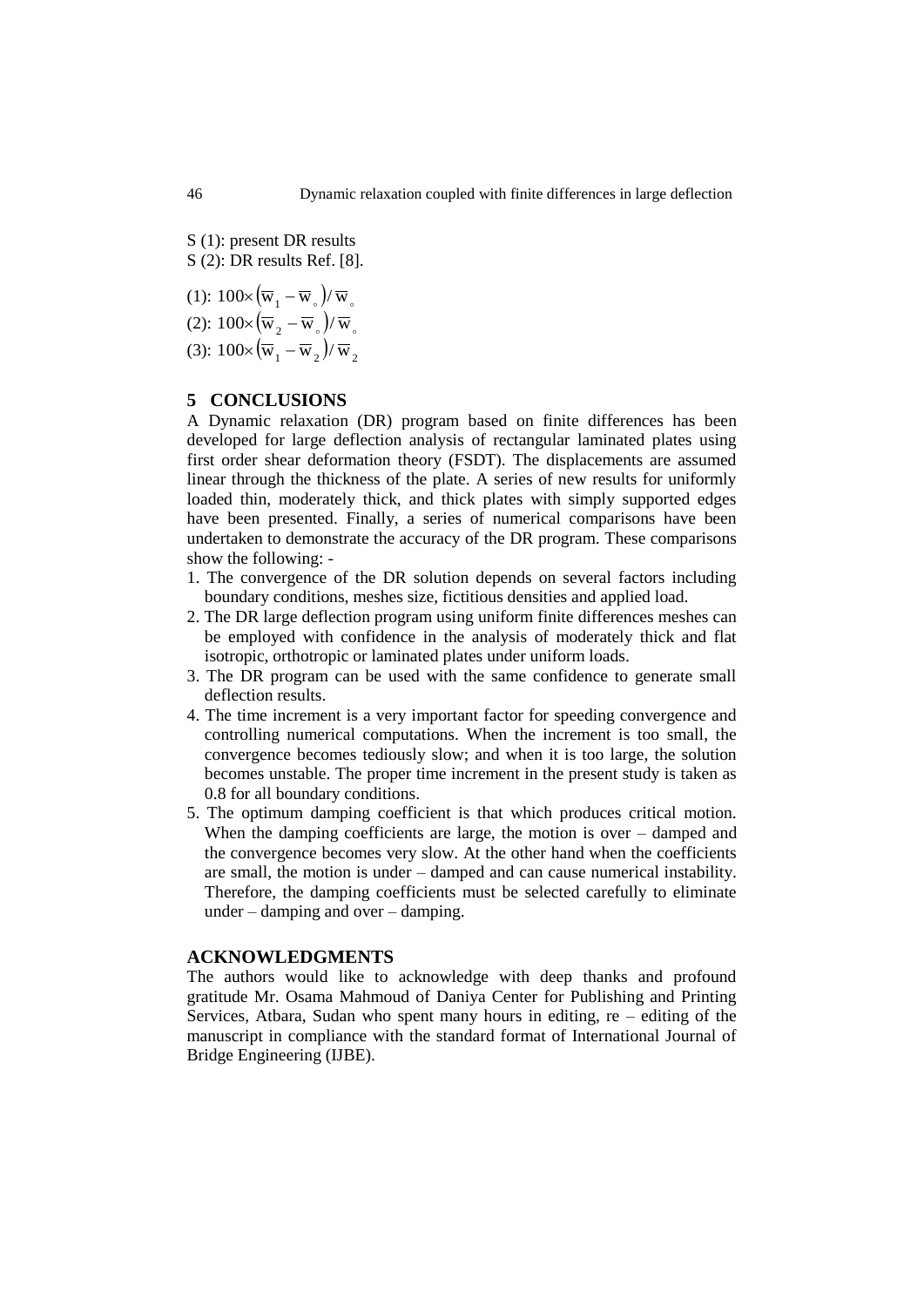#### **REFERENCES**

- [1] Aalami, B. and Chapman J.C. "large deflection behavior of rectangular orthotropic plates under transverse and in – plane loads", proceedings of the institution of civil Engineers, (1969), 42, pp. (347 – 382).
- [2] Rushton K. R., 'large deflection of variable thickness plates', International journal of mech. Sciences, vol. 10, (1968), pp. (723 – 735).
- [3] Azizian Z. G. and Dawe D.J., "Geometrically Non linear analysis of rectangular Mindlin plates using the finite strip method", computers and structures, vol.22, No.3, (1985), pp. (523 – 436).
- [4] Turvey G.J. and Osman M.Y., 'large deflection analysis of orthotropic Mindlin plates', proceedings of the 12th Energy resources technical conference and exhibition, Houston, Texas (1989), pp. (163 – 172).
- [5] Reddy J.N., 'Energy and variation methods in applied mechanics', John Wiley and sons, New York, (1984), pp. (379 – 387).
- [6] Zaghloul S.A. and Kennedy J.B., "Nonlinear behavior of symmetrically laminated plates", Journal of applied mechanics, vol.42, (1975), pp. (234 – 236).
- [7] Sun C.T. and Chin H., "on large deflection effects in unsymmetrical cross ply composite laminates', Journal of composite materials, vol.22 (1988), pp. (1045 – 1059).
- [8] Turvey G.J. and Oman M. Y., "large deflection effects in anti symmetric cross ply laminated strips and plates", I.H. Marshall, composite strictures, vol.6, paisley college, Scotland, Elsevier science publishers,  $(1991)$ , pp.  $(397 - 413)$ .
- [9] Turvey G. J. and Osman M. Y., "Elastic large deflection analysis of isotropic rectangular Mindlin plates', International journal of mechanical sciences, vol. 22,  $(1990)$ . pp.  $(1 - 14)$ .
- [10] Cassel A.C. and Hobbs R.E., "Numerical Stability of dynamic relaxation analysis of nonlinear structures",
- [11] Day A.S., "An Introduction to dynamic relaxation", the engineer, vol. 219, No. 5668, (1965), pp. (218 - 221).
- [12] Osama Mohammed Elmardi, 'Verification of dynamic relaxation (DR) method in isotropic, orthotropic and laminated plates using small deflection theory', International Journal of Advanced Science and Technology, volume 72; (2014), pp. 37 – 48.
- [13] Osama Mohammed Elmardi Suleiman, "Nonlinear analysis of rectangular laminated plates using large deflection theory', International Journal of Emerging Technology and Research, volume 2, issue 5; (2015), pp.  $(26 - 48)$ .
- [14] Osama Mohammed Elmardi Suleiman, "Validation of Dynamic Relaxation (DR) Method in Rectangular Laminates using Large Deflection Theory", International Journal of Advanced Research in Computer Science and Software Engineering, volume 5, issue 9; September  $(2015)$ , pp.  $(137 – 144)$ .
- [15] Osama Mohammed Elmardi Suleiman, "Nonlinear analysis of rectangular laminated plates", Lap Lambert Academic Publishing, Germany, and ISBN: (978-3-659-76787-6) ;( 2015).
- [16] Osama Mohammed Elmardi Suleiman, "Text Book on Dynamic Relaxation Method", Lap Lambert Academic Publishing, Germany, and ISBN: (978-3-659-94751-3) ;( 2016).
- [17] Damodar R. Ambur, Navin Jounky, Mark Hilburger, Carlos G. Davila," Progressive failure analysis of compression loaded composite Curved panels with and without Cutouts," composite structures, vol.65, (2004), pp. (143 – 155).
- [18] Ying Qing Huang, Shenglin Di, Chang Chun Wu, and Huiya Sun, "Bending analysis of composite laminated plates using a partially hybrid stress element with interlaminar continuity', computer and structures, vol.80,  $(2002)$ , pp.  $(403 - 410)$ .
- [19] Onsy L. Roufaeil, Thanh Tran Cong," finite strip elements for laminated composite plates with transverse shear strain discontinuities', composite structure, vol. 56, (2002), pp. (249 – 258).
- [20] Osama Mohammed Elmardi Suleiman, "Introduction and Literature Review on Buckling of Composite Laminated Plates", Lap Lambert Academic Publishing, Germany, and ISBN: